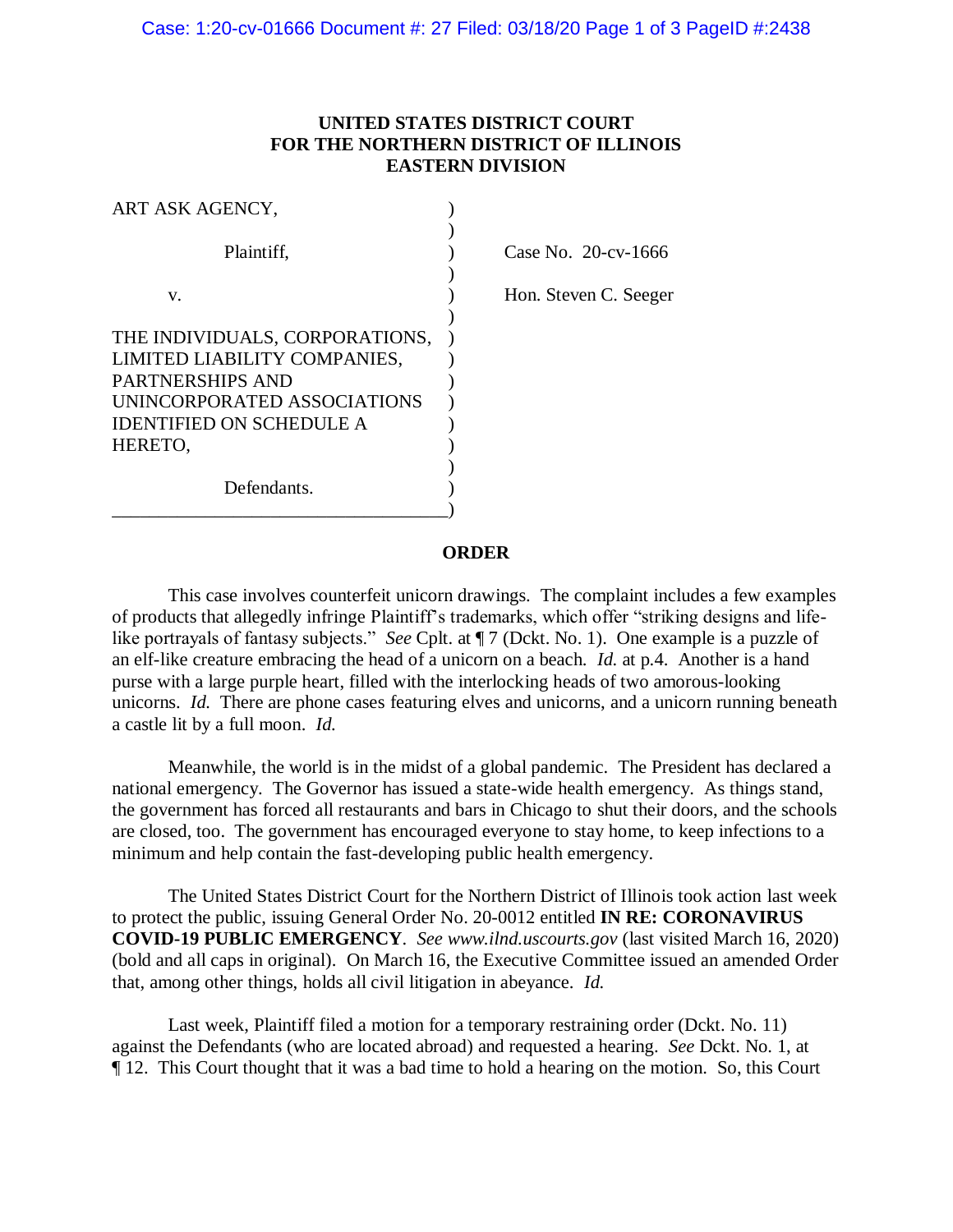## Case: 1:20-cv-01666 Document #: 27 Filed: 03/18/20 Page 2 of 3 PageID #:2439

moved the hearing by a few weeks to protect the health and safety of our community, including counsel and this Court's staff. *See* Dckt. No. 19. Waiting a few weeks seemed prudent.

Plaintiff has not demonstrated that it will suffer an irreparable injury from waiting a few weeks. At worst, Defendants might sell a few more counterfeit products in the meantime. But Plaintiff makes no showing about the anticipated loss of sales. One wonders if the fake fantasy products are experiencing brisk sales at the moment.

On the flipside, a hearing – even a telephonic one – would take time and consume valuable court resources, especially given the girth of Plaintiff's filings. *See* Dckt. Nos. 1, 6-7, 11-18. And the proposed temporary restraining order would require the attention of innocent third parties, and create a cascade of obligations. Plaintiff wants to force financial institutions to lock down accounts, and require domain name registries to shut down websites, for example. *See* Dckt. No. 12. Plaintiff requests an order forcing innocent third parties – such as Amazon, eBay, PayPal, Alibaba, Western Union, plus social media platforms such as "Facebook, YouTube, LinkedIn, [and] Twitter," plus internet search engines such as "Google, Bing and Yahoo," among others – to spring into action within two or three days. Either the order would be a nullity, or it would distract people who may have bigger problems on their hands right now.

In response, Plaintiff Art Ask Agency and its counsel filed a motion for reconsideration. *See* Dckt. No. 20. They ask this Court to re-think its scheduling order. They want a hearing this week (telephonically if need be).

Plaintiff recognizes that the community is in the midst of a "coronavirus pandemic." *Id.* at ¶ 3. But Plaintiff argues that it will suffer an "irreparable injury" if this Court does not hold a hearing this week and immediately put a stop to the infringing unicorns and the knock-off elves. *Id.* at  $\P$  4. To top it off, Plaintiff noticed the motion for a hearing on March 19, 2020, a day that has been blocked off on the Court's calendar – as revealed on its webpage – for several weeks. *See www.ilnd.uscourts.gov* (last visited March 16, 2020) ("The Honorable Steven C. Seeger will not be holding court on Thursday, March 19, 2020 . . . .").

Meanwhile, the Clerk's Office is operating with "limited staff." *See* Amended General Order No. 20-0012, at ¶ 5. "[P]hone conferencing" is available "in emergency situations and where resources permit." *Id.* at  $\P$  1. The Court can still hear emergency motions, but resources are stretched and time is at a premium. *Id.* at ¶ 4. If there's ever a time when emergency motions should be limited to genuine emergencies, now's the time.

Thirty minutes ago, this Court learned that Plaintiff filed yet another emergency motion. They teed it up in front of the designated emergency judge, and thus consumed the attention of the Chief Judge. *See* Dckt. No. 23. The filing calls to mind the sage words of Elihu Root: "About half of the practice of a decent lawyer is telling would-be clients that they are damned fools and should stop." *See Hill v. Norfolk and Western Railway Co.*, 814 F.2d 1192, 1202 (7th Cir. 1987) (quoting 1 Jessup, Elihu Root 133 (1938)).

The world is facing a real emergency. Plaintiff is not. The motion to reconsider the scheduling order is denied.